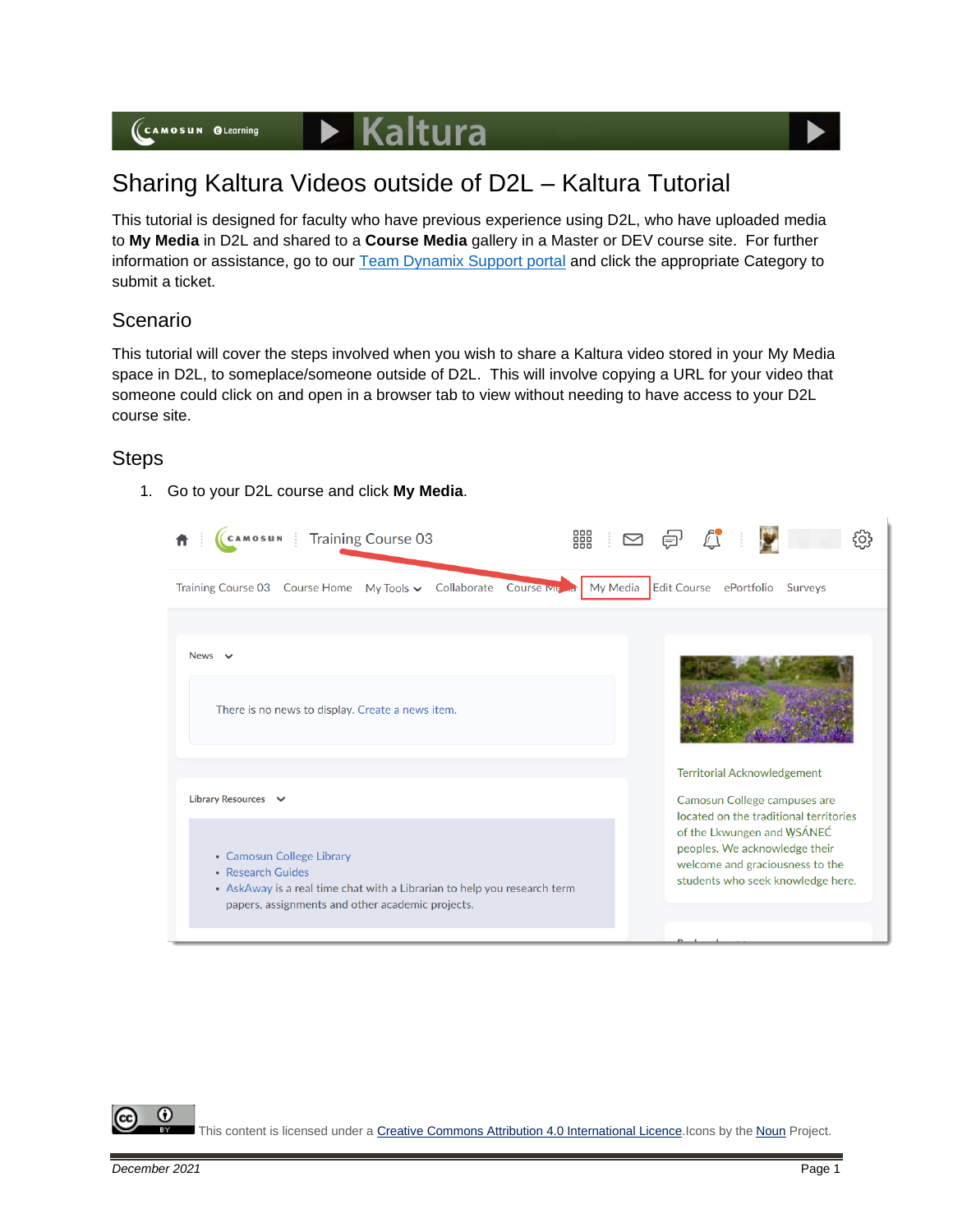2. Click the title of the video you wish to share.

|                                                          | Training Course 03 Course Home My Tools v Collaborate Course Media My Media Edit Course ePortfolio Surveys |     |
|----------------------------------------------------------|------------------------------------------------------------------------------------------------------------|-----|
|                                                          | $\bullet$ 0<br>Owner • on September 29th, 2020                                                             |     |
| How do you support community<br>building in your course? | Week1-Community-MikeThompson - Quiz<br>Private                                                             | ✔ 血 |
|                                                          | flo<br>community<br>$\bullet$ 0<br>Owner • on September 4, 2020                                            |     |
| $\Box$<br>Flo Bistro<br><b>Reflective Offerings</b>      | Week 5 Intro Video<br>Week 5 Team's Intro Video                                                            | √ Ⅲ |
|                                                          | Private<br>reflective practice<br>reflection<br>$\bullet$ 0<br>Owner • on June 7th, 2020                   |     |

3. Scroll down and click the **Share** tab (note that you may need to click the **Details** tab first if your screen is small).

| $\blacklozenge$<br>0:00 / 0:59           |                            |                 | $\bullet$ 1x $\bullet$ <sup>7</sup> |
|------------------------------------------|----------------------------|-----------------|-------------------------------------|
| Q<br>Search                              |                            | 盂<br>$\ddot{=}$ | Show transcript $\sim$              |
| <b>Week 5 Intro Video</b>                |                            |                 | $\bullet$ <sup>0</sup>              |
| <b>&amp; Attachments</b><br>Details      | $\triangleleft$ Share<br>Q |                 | ACTIONS ~<br>$\leftarrow$ Back      |
| Week 5 Team's Intro Video                |                            |                 |                                     |
| reflective practice<br>reflection        |                            |                 |                                     |
| <b>CETL</b><br>Department/Program        |                            |                 |                                     |
| <b>FLO</b><br>Course name and nu         |                            |                 |                                     |
| <b>June 2020</b><br><b>Term and Year</b> |                            |                 |                                     |

 $\overline{\odot}$ (cc

This content is licensed under [a Creative Commons Attribution 4.0 International Licence.I](https://creativecommons.org/licenses/by/4.0/)cons by the [Noun](https://creativecommons.org/website-icons/) Project.